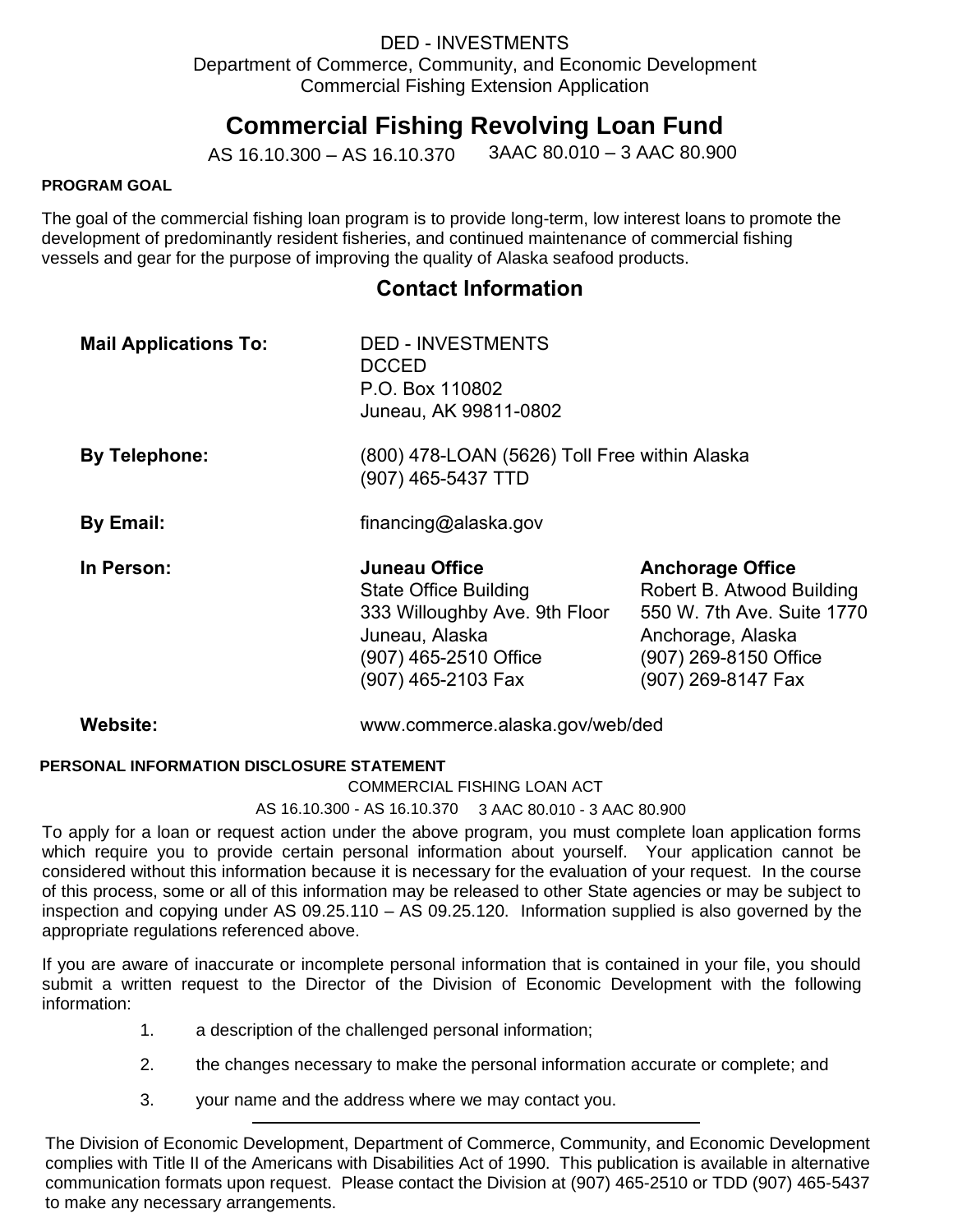| <b>CHECK-OFF LIST</b> |                                                                                                                                                                                                                                                                                                                                  |  |  |
|-----------------------|----------------------------------------------------------------------------------------------------------------------------------------------------------------------------------------------------------------------------------------------------------------------------------------------------------------------------------|--|--|
|                       | The following information is required in order to process your application. Please use the list to make sure<br>all information is submitted. Incomplete applications will not be processed. Retain a copy of this<br>application for your records.                                                                              |  |  |
| 1                     | Non-refundable Application Fee: You must include a check or money order for \$100.                                                                                                                                                                                                                                               |  |  |
| $\overline{2}$        | <b>Residency Questionnaire: Complete page 2.</b>                                                                                                                                                                                                                                                                                 |  |  |
| 3                     | Letter of Request: Complete, sign and date. (page 4)                                                                                                                                                                                                                                                                             |  |  |
| 4                     | Fishing Income History: Complete copy of current year fish statements (to Date) must be<br>attached. (page 6)                                                                                                                                                                                                                    |  |  |
| 5                     | <b>Bank Statement(s):</b> A copy of current bank statement(s) verifying cash accounts as shown on<br>Financial Statement, Schedule No. 1, page 7.                                                                                                                                                                                |  |  |
| 6                     | <b>Financial Statement:</b> Both sides of this form <b>MUST</b> be completed in detail. (page 7 & 8)                                                                                                                                                                                                                             |  |  |
| $\overline{7}$        | Actual Profit and Loss Statement: Both sides of this form MUST be completed. (page 9 & 10)                                                                                                                                                                                                                                       |  |  |
| 8                     | Authorization to Obtain Credit and/or Release Information: Complete, sign and date. (page<br>11)                                                                                                                                                                                                                                 |  |  |
| 9                     | Disclosure Authorization: Under Alaska Statutes and Regulations, certain information about<br>your loan is confidential and cannot be released without your written approval. Complete this<br>form if you want an accountant, financial consultant, representative, or translator to have access<br>to confidential information |  |  |
| 10                    | Federal Tax Returns: Submit a signed copy of your federal income tax return for the last<br>calendar year, including all schedules and W-2's. Guarantor(s) must attach copy of their tax<br>return for the last calendar year.                                                                                                   |  |  |
| 11                    | <b>Guarantor(s):</b> If there is a guarantor(s) on this loan, they must submit a Financial Statement<br>(page 15 in this packet), and a signed copy of their Federal Income tax return for the last<br>calendar year.                                                                                                            |  |  |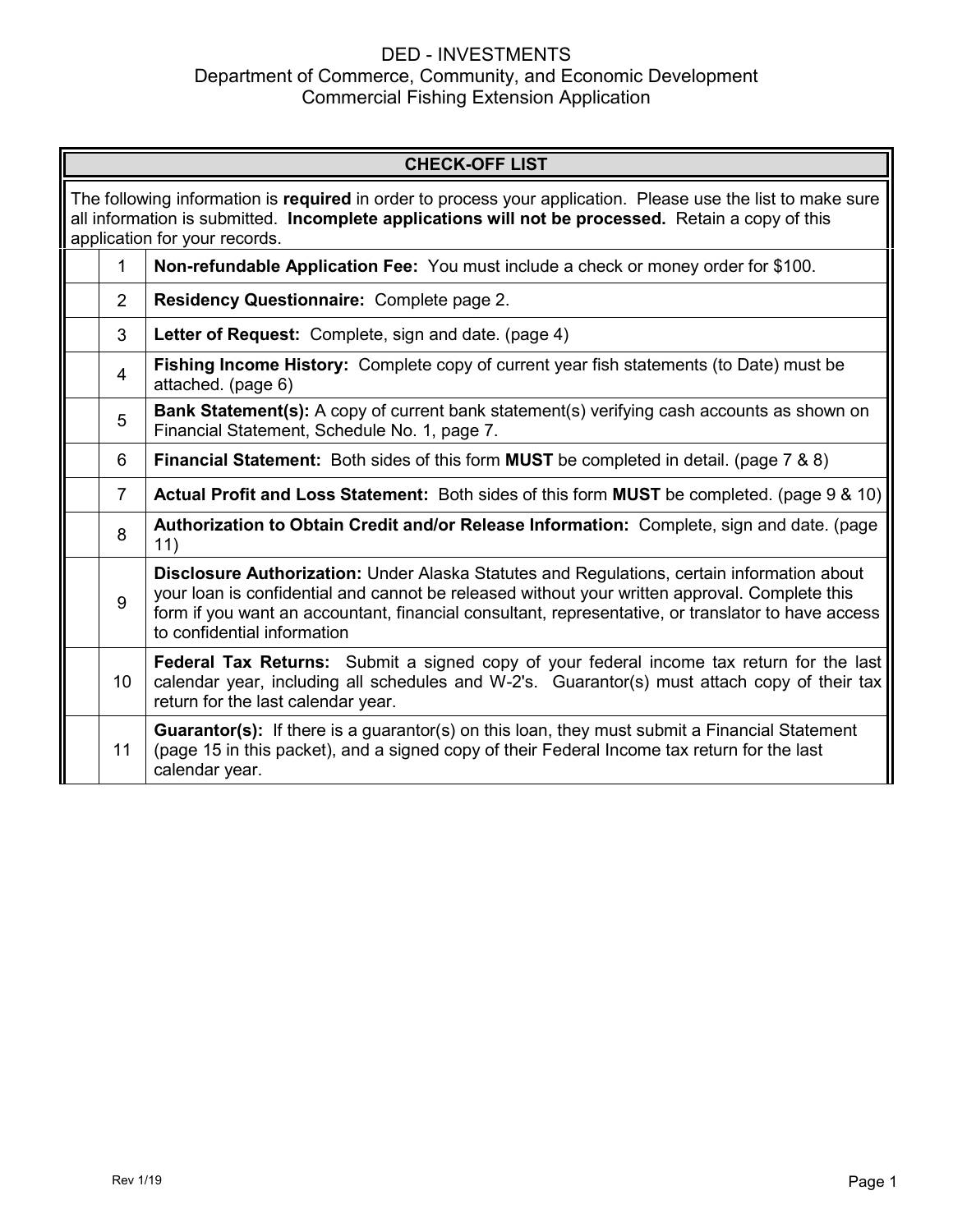List below the addresses of each place you have resided during the past three years (attach a separate sheet of paper if necessary).

| <b>From</b> | To | <b>Address</b> | <b>Landlord or Manager</b><br><b>Name &amp; Phone Number</b> |
|-------------|----|----------------|--------------------------------------------------------------|
|             |    | <u>Own</u>     | Rent                                                         |
|             |    | <u>Own</u>     | Rent                                                         |
|             |    | <u>Own</u>     | Rent                                                         |

# **Residency Questionnaire**

Non-Residents may be approved for Commercial Fishing loan extensions only when it is in the State's best interest. If an extension is approved, interest due may not be deferred but may instead be added to the principal balance of the loan.

## **Definition of Resident**

\_\_\_\_\_\_\_\_\_\_\_\_\_\_\_\_\_\_\_\_\_\_\_\_\_\_\_\_\_\_\_\_\_\_\_\_\_\_\_\_\_\_\_\_\_\_\_\_\_\_\_\_\_\_\_\_\_\_\_\_\_\_\_\_\_\_\_\_\_\_\_\_\_\_ \_\_\_\_\_\_\_\_\_\_\_\_\_\_\_\_\_\_\_\_\_\_\_\_\_\_\_\_\_\_\_\_\_\_\_\_\_\_\_\_\_\_\_\_\_\_\_\_\_\_\_\_\_\_\_\_\_\_\_\_\_\_\_\_\_\_\_\_\_\_\_\_\_\_

- Living in Alaska with the intent to remain indefinitely
- Primary and permanent home in Alaska
- Present in Alaska except for brief intervals (generally less than 90 days), for military service, education, or good cause
- 1. Are you currently a resident of the state of Alaska? **YES NO**

If no, explain why it would be in the state of Alaska's best interest to approve your request:

\_\_\_\_\_\_\_\_\_\_\_\_\_\_\_\_\_\_\_\_\_\_\_\_\_\_\_\_\_\_\_\_\_\_\_\_\_\_\_\_\_\_\_\_\_\_\_\_\_\_\_\_\_\_\_\_\_\_\_\_\_\_\_\_\_\_\_\_\_\_\_\_\_\_ If yes complete questions  $2 - 7$ 

| 2. | When did your Alaska Residency begin?<br>This means the month and year that you physically<br>arrived in Alaska with the intent to remain permanently | Month      | Year      |
|----|-------------------------------------------------------------------------------------------------------------------------------------------------------|------------|-----------|
| 3. | Are you a United States Citizen?                                                                                                                      | <u>YES</u> | <u>NO</u> |
| 4. | Have you been registered to vote in Alaska for the past 3 years?<br>If NO, Complete Question 1 on page 3                                              | YES        | <b>NO</b> |
| 5. | Have you had an Alaska driver's license for the past 3 years?<br>If NO, Complete Question 2 on page 3                                                 | <b>YES</b> | <b>NO</b> |
| 6. | Have you claimed any residency benefits in a state other<br>than Alaska during the past 3 years?<br>If YES, Complete Question 3 on page 3             | <b>YES</b> | <b>NO</b> |
| 7. | During the past 2 years were you gone from Alaska for<br>more than 90 consecutive days?<br>If YES, Complete Question 4 on page 3                      | <b>YES</b> | NΟ        |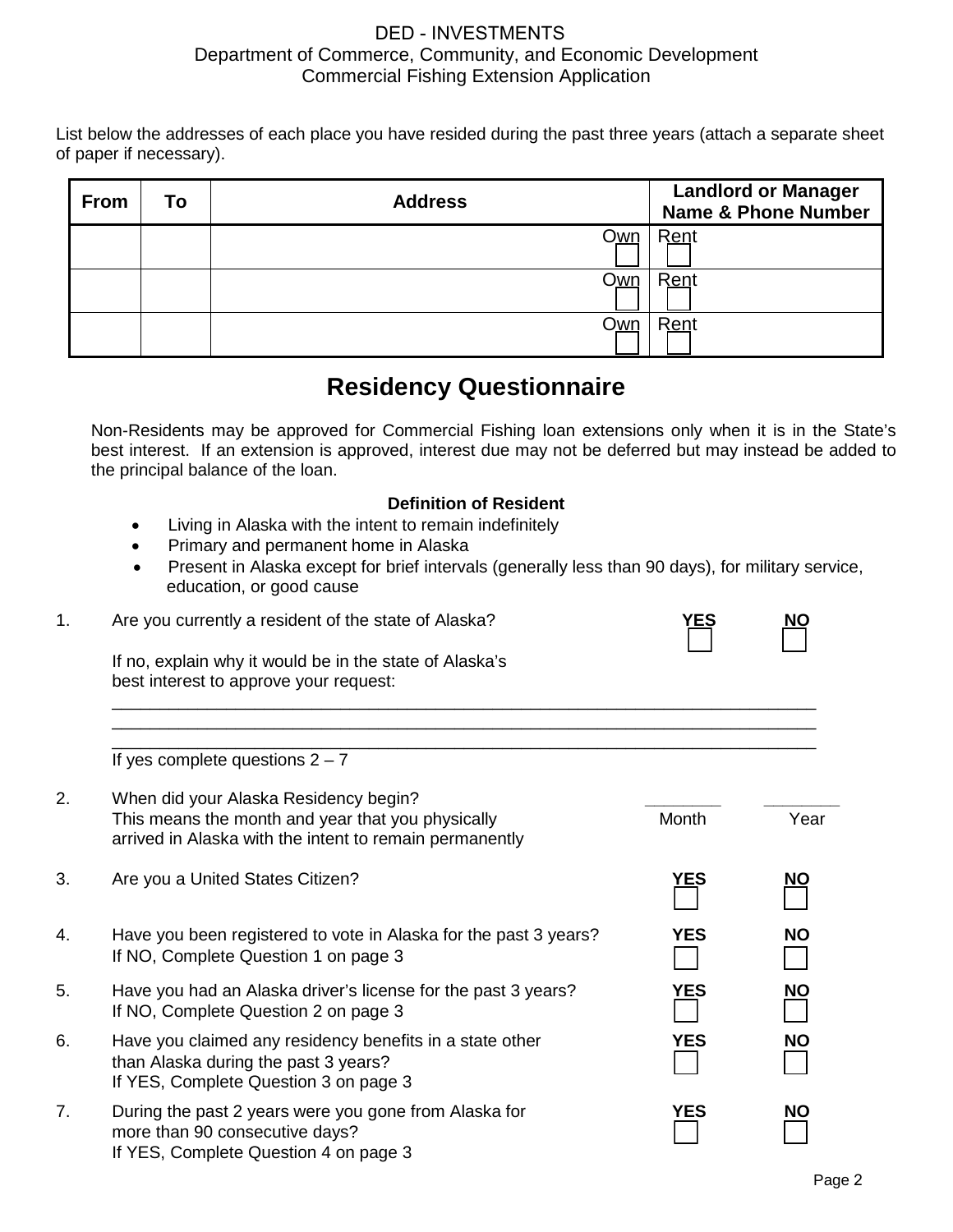# **Supplemental Residency Questionnaire Complete ONLY as instructed on Residency Questionnaire**

Г

٦

**During the past 3 years, in which State other than Alaska were you:**

| Registered to vote<br>Please explain         | <b>STATE</b> |
|----------------------------------------------|--------------|
| Licensed to drive<br>Please explain          | <b>STATE</b> |
| Claimed residency benefits<br>Please explain | <b>STATE</b> |
| List the dates you were gone from Alaska     |              |

#### **Use Absence Reason Codes below to fill in boxes at left**

| Date Began | Date Ended | # of Days | Explanation |
|------------|------------|-----------|-------------|
|            |            |           |             |
|            |            |           |             |
|            |            |           |             |

#### **Absence Reason Codes**

- A. Enrolled as a full-time student
- B. On active duty as a member of U.S. Armed Forces
- C. Continuous medical treatment under a doctor's care (Attach doctor's statement)
- D. Employment requirement by the State of Alaska
- E. Vacation
- F. Seeking employment
- G. Accompanying an eligible Alaskan resident as the resident's spouse
- H. Other reasons, including business (Please explain)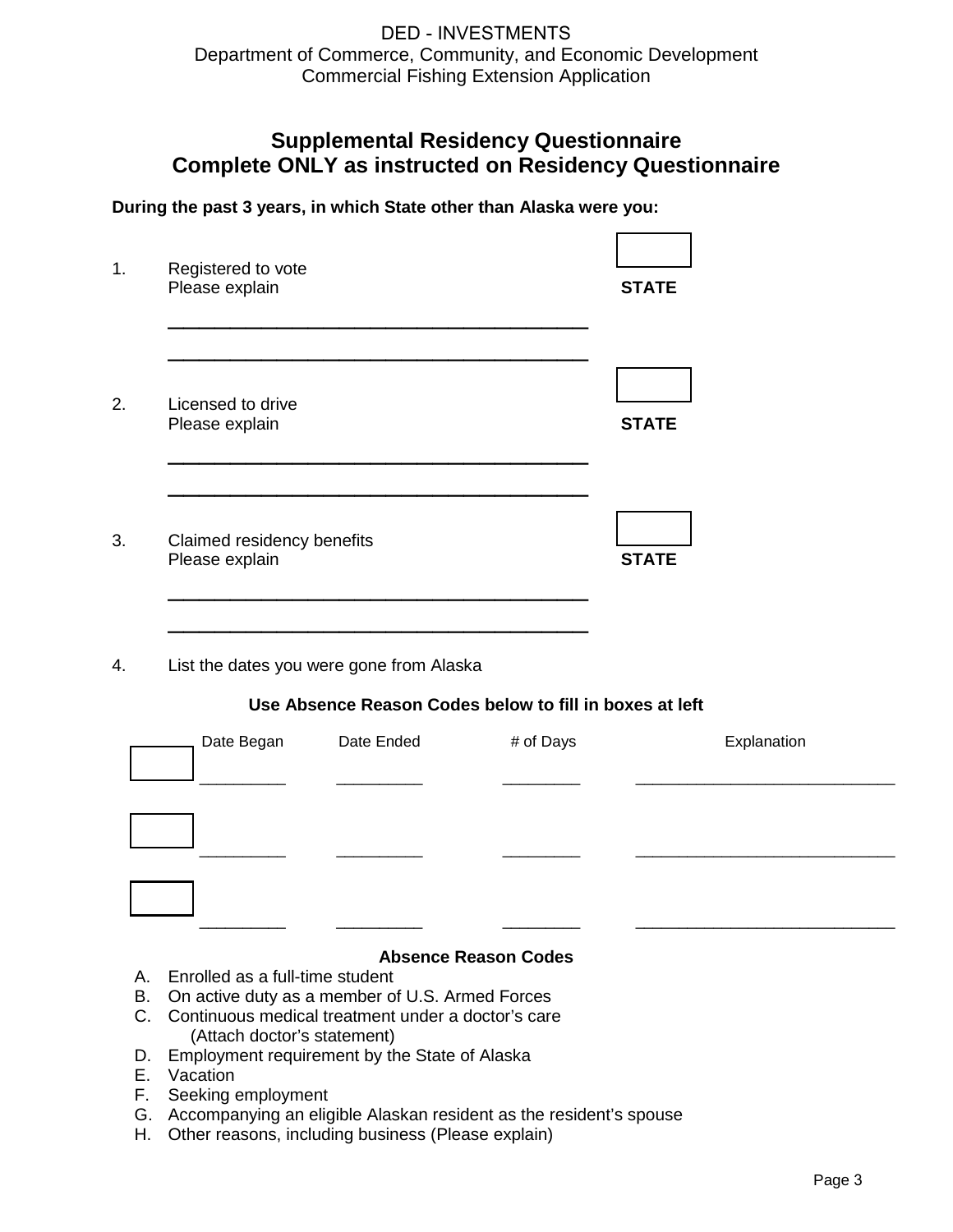# **LETTER OF REQUEST**

Please explain the following:

**1)** Reasons why you cannot make the payment at this time. Be sure to include all factors that contributed.

\_\_\_\_\_\_\_\_\_\_\_\_\_\_\_\_\_\_\_\_\_\_\_\_\_\_\_\_\_\_\_\_\_\_\_\_\_\_\_\_\_\_\_\_\_\_\_\_\_\_\_\_\_\_\_\_\_\_\_\_

\_\_\_\_\_\_\_\_\_\_\_\_\_\_\_\_\_\_\_\_\_\_\_\_\_\_\_\_\_\_\_\_\_\_\_\_\_\_\_\_\_\_\_\_\_\_\_\_\_\_\_\_\_\_\_\_\_\_\_\_

\_\_\_\_\_\_\_\_\_\_\_\_\_\_\_\_\_\_\_\_\_\_\_\_\_\_\_\_\_\_\_\_\_\_\_\_\_\_\_\_\_\_\_\_\_\_\_\_\_\_\_\_\_\_\_\_\_\_\_\_

\_\_\_\_\_\_\_\_\_\_\_\_\_\_\_\_\_\_\_\_\_\_\_\_\_\_\_\_\_\_\_\_\_\_\_\_\_\_\_\_\_\_\_\_\_\_\_\_\_\_\_\_\_\_\_\_\_\_\_\_

\_\_\_\_\_\_\_\_\_\_\_\_\_\_\_\_\_\_\_\_\_\_\_\_\_\_\_\_\_\_\_\_\_\_\_\_\_\_\_\_\_\_\_\_\_\_\_\_\_\_\_\_\_\_\_\_\_\_\_\_

\_\_\_\_\_\_\_\_\_\_\_\_\_\_\_\_\_\_\_\_\_\_\_\_\_\_\_\_\_\_\_\_\_\_\_\_\_\_\_\_\_\_\_\_\_\_\_\_\_\_\_\_\_\_\_\_\_\_\_\_

\_\_\_\_\_\_\_\_\_\_\_\_\_\_\_\_\_\_\_\_\_\_\_\_\_\_\_\_\_\_\_\_\_\_\_\_\_\_\_\_\_\_\_\_\_\_\_\_\_\_\_\_\_\_\_\_\_\_\_\_

\_\_\_\_\_\_\_\_\_\_\_\_\_\_\_\_\_\_\_\_\_\_\_\_\_\_\_\_\_\_\_\_\_\_\_\_\_\_\_\_\_\_\_\_\_\_\_\_\_\_\_\_\_\_\_\_\_\_\_\_

**2)** Your plan to make up the payment. State your plan to repay in detail.

If you need additional space, please continue on the back of this form.

I certify under penalty of perjury that all information contained in this application and any attachments to it is true, accurate and complete. I am aware that the maximum penalty for perjury, a Class B felony under AS 11.56.200(c), is a fine of up to \$50,000 (AS 12.55.035(b)(2)) and imprisonment for up to 10 years (AS 12.55.125(d)). I understand that if any information contained in this application is false, inaccurate, or incomplete, the Division will deny the application, my loan will be canceled and the remaining balance immediately due, and I will no longer be eligible for any future benefits under the Commercial Fishing Loan Program.

\_\_\_\_\_\_\_\_\_\_\_\_\_\_\_\_\_\_\_\_\_\_\_\_\_\_\_\_\_\_\_\_\_\_\_\_ \_\_\_\_\_\_\_\_\_\_\_\_\_\_\_\_\_\_\_\_\_\_\_\_\_\_\_\_\_\_\_\_\_\_

\_\_\_\_\_\_\_\_\_\_\_\_\_\_\_\_\_\_\_\_\_\_\_\_\_\_\_\_\_\_\_\_\_\_\_\_ \_\_\_\_\_\_\_\_\_\_\_\_\_\_\_\_\_\_\_\_\_\_\_\_\_\_\_\_\_\_\_\_\_\_

Signature Date Date

Signature Date Date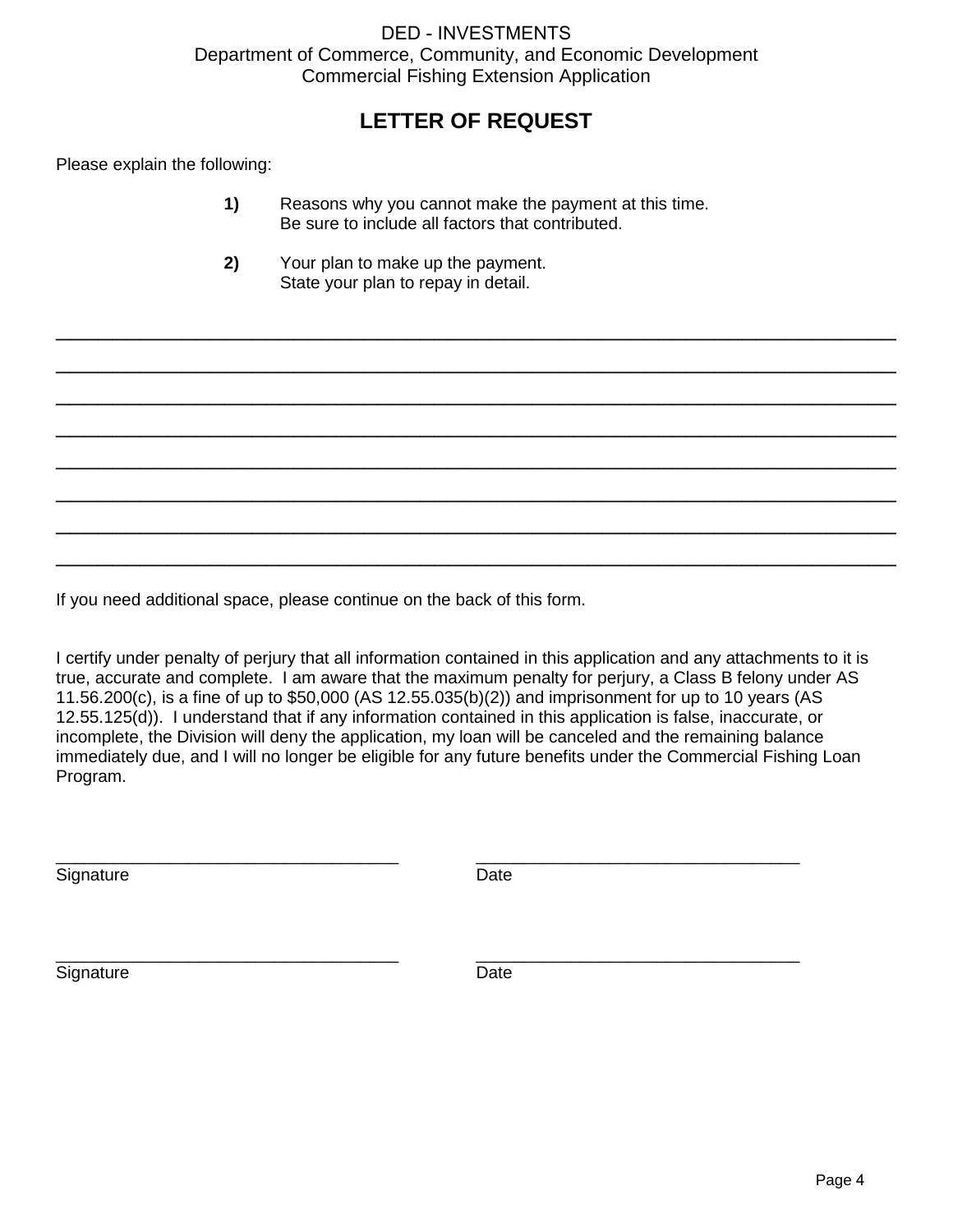# **LETTER OF REQUEST - Continued**

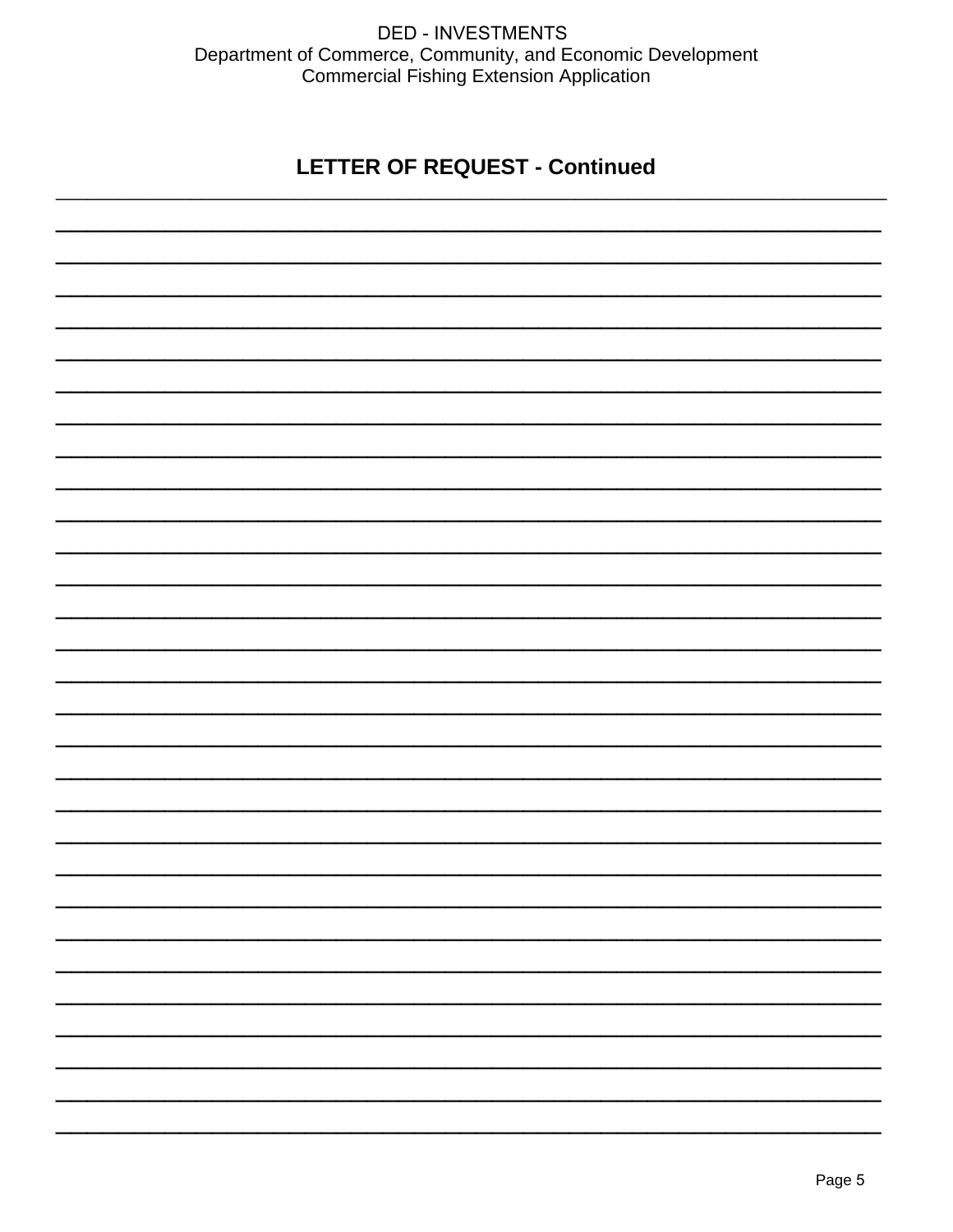# **FISHING INCOME HISTORY**

| Name:                                         | Date of Birth         |
|-----------------------------------------------|-----------------------|
| <b>Mailing Address</b>                        | City, State, Zip Code |
| <b>Telephone Number</b>                       | Loan Number           |
| <b>Vessel Name or Collateral Description:</b> |                       |

| Year | List All Fisheries You          | District or Area | <b>All Permit Numbers</b> | Gross Sales* or         |
|------|---------------------------------|------------------|---------------------------|-------------------------|
|      | Participated in During the Last | Fished           | Fished                    | <b>Crew Shares From</b> |
|      | <b>Three Seasons</b>            |                  |                           | Each Fishery            |
|      |                                 |                  |                           |                         |
|      |                                 |                  |                           |                         |
|      |                                 |                  |                           |                         |
|      |                                 |                  |                           |                         |
|      |                                 |                  |                           |                         |
|      |                                 |                  |                           |                         |
|      |                                 |                  |                           |                         |
|      |                                 |                  |                           |                         |
|      |                                 |                  |                           |                         |
|      |                                 |                  |                           |                         |
|      |                                 |                  |                           |                         |
|      |                                 |                  |                           |                         |
|      |                                 |                  |                           |                         |
|      |                                 |                  |                           |                         |
|      |                                 |                  |                           |                         |
|      |                                 |                  |                           |                         |
|      |                                 |                  |                           |                         |
|      |                                 |                  |                           |                         |
|      |                                 |                  |                           |                         |
|      |                                 |                  |                           |                         |

\*Gross Sales is defined as income before expenses. This is **NOT** the bottom line on your cannery settlement sheet.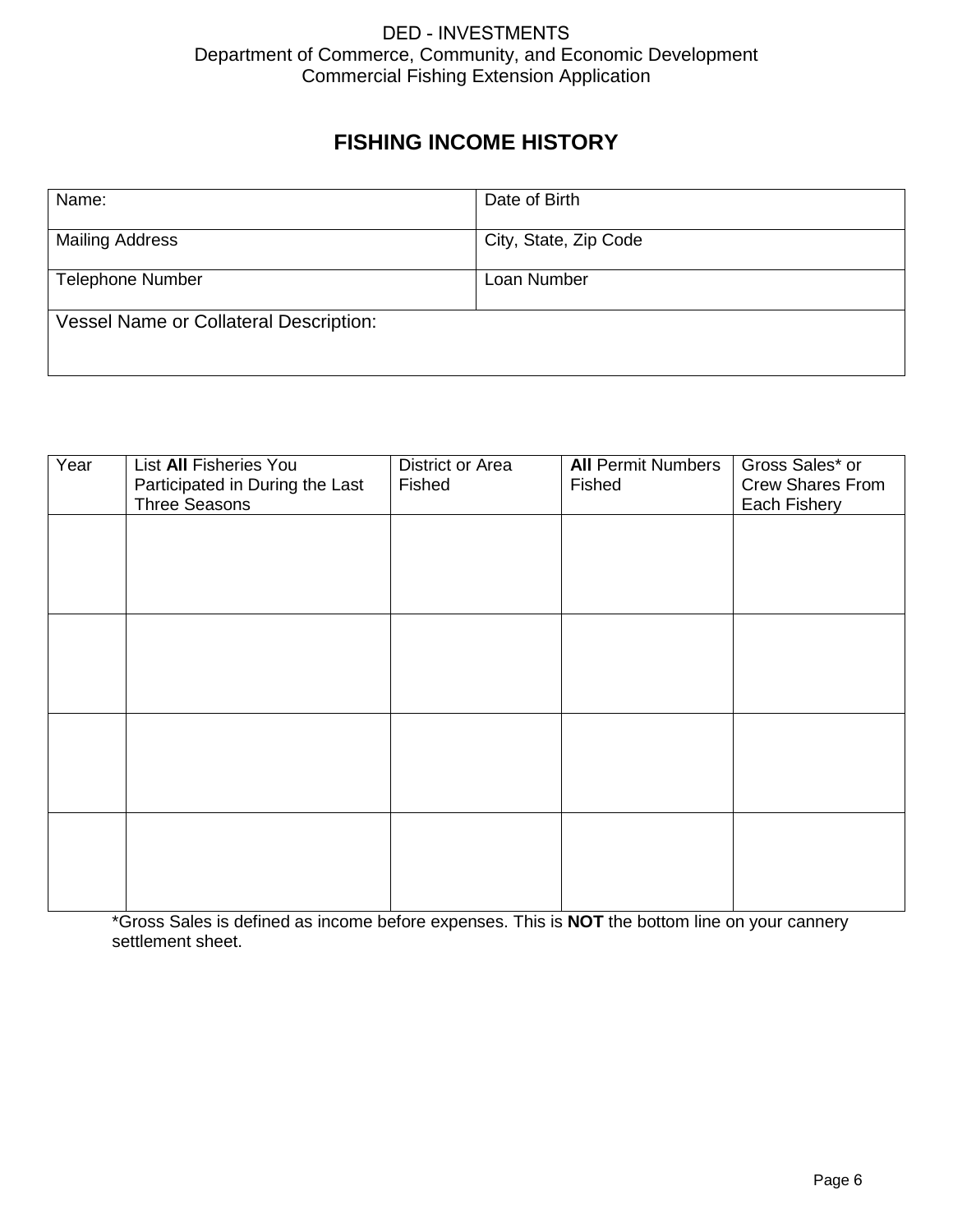# **FINANCIAL STATEMENT**

| <b>ASSETS</b>                      |    | <b>LIABILITIES</b>                |                          |                    |  |
|------------------------------------|----|-----------------------------------|--------------------------|--------------------|--|
|                                    |    |                                   | <b>Total Liabilities</b> | Monthly<br>Payment |  |
| Cash on Hand                       | \$ | Vessel Mortgages (Schedule 4)     | \$                       | \$                 |  |
| Cash in Banks (Schedule 1)         |    | Owing on Permits (Schedule 4)     |                          |                    |  |
| Accounts Receivables (Schedule 3)  |    | Real Estate Mortgage (Schedule 5) |                          |                    |  |
| Due from Canneries                 |    | Notes Payable (Schedule 6)        |                          |                    |  |
| Real Estate Owned (Schedule 5)     |    | Owing to Canneries                |                          |                    |  |
| Securities (Schedule 2)            |    | <b>Credit Cards</b>               |                          |                    |  |
| Vessels Owned (Schedule 4)         |    | <b>Student Loans</b>              |                          |                    |  |
| <b>Fishing Equipment</b>           |    | Other                             |                          |                    |  |
| Limited Entry Permits (Schedule 4) |    |                                   |                          |                    |  |
|                                    |    |                                   |                          |                    |  |
| Other                              |    |                                   |                          |                    |  |
| <b>TOTAL ASSETS</b>                | \$ | <b>TOTAL LIABILITIES</b>          | \$                       | \$                 |  |

## **SCHEDULE NO. 1: CASH ACCOUNTS**

| Bank/Branch | <b>Mailing Address</b> | <b>Account Number</b> | <b>Current Balance</b> |
|-------------|------------------------|-----------------------|------------------------|
|             |                        |                       | Φ                      |
|             |                        |                       |                        |
|             |                        |                       |                        |
|             |                        |                       |                        |
|             |                        |                       |                        |

## **SCHEDULE NO. 2: SECURITIES**

| Number of<br>Shares | Description | Market Value | Cost | Income Received<br>Last Year |
|---------------------|-------------|--------------|------|------------------------------|
|                     |             |              |      |                              |
|                     |             |              |      |                              |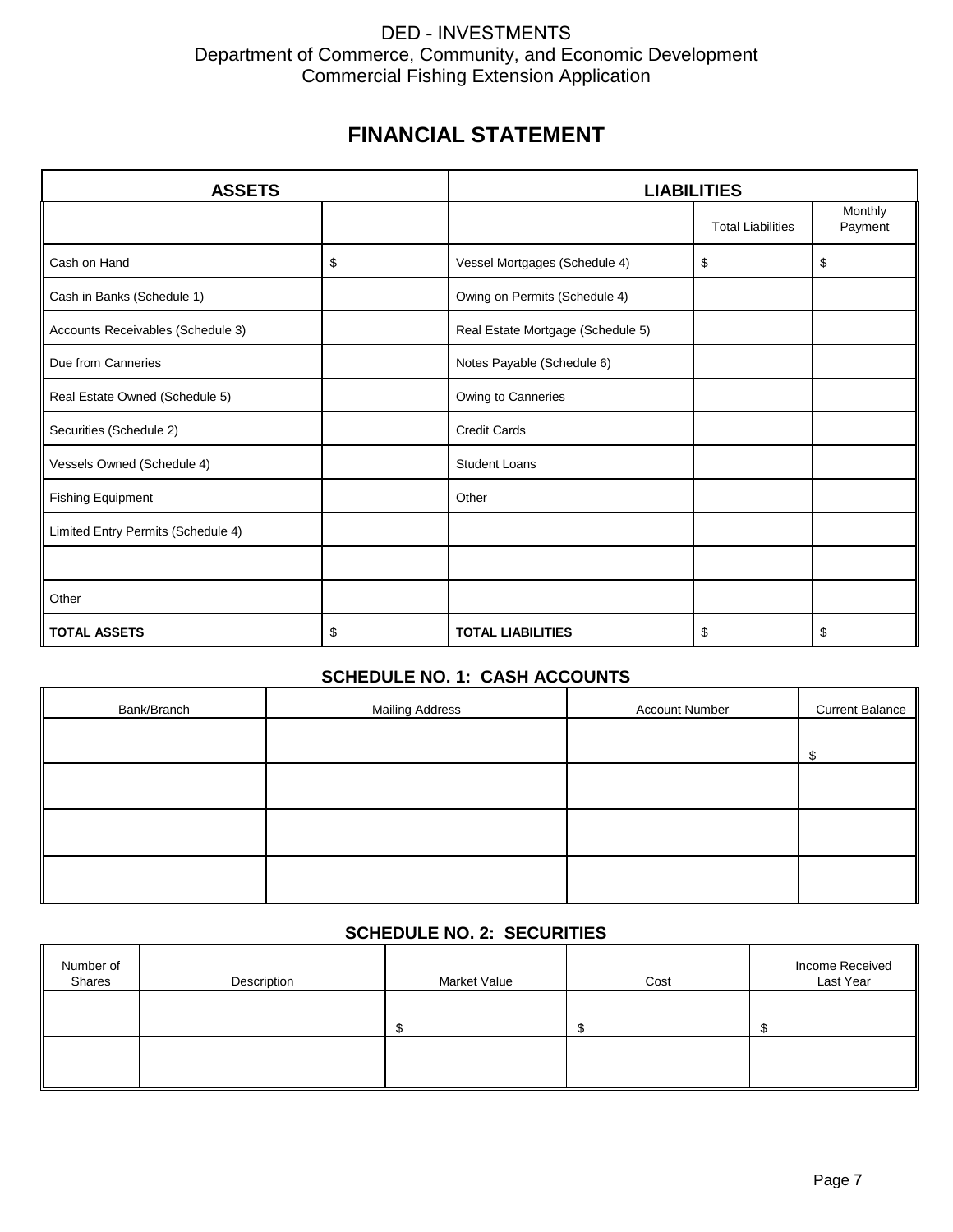### **SCHEDULE NO. 3: ACCOUNTS RECEIVABLE, NOTES RECEIVABLE, MORTGAGES AND CONTRACTS OWNED**

| Description | Name of Debtor | Original<br>Balance | Present<br>Amount | Monthly<br>Payment | Amount<br>Past Due |
|-------------|----------------|---------------------|-------------------|--------------------|--------------------|
|             |                |                     |                   |                    |                    |
|             |                |                     |                   |                    |                    |

#### **SCHEDULE NO. 4: VESSELS OWNED/PERMITS OWNED**

| Description/Year of Vessel<br>or Type of Permit | Year<br>Acquired | Cost | Present<br>Value | Original<br>Amount | Current<br>Balance | Owed<br>To | Payment<br>Amount | When<br>Due |
|-------------------------------------------------|------------------|------|------------------|--------------------|--------------------|------------|-------------------|-------------|
|                                                 |                  | \$   | \$               | S                  | \$                 |            | \$                |             |
|                                                 |                  |      |                  |                    |                    |            |                   |             |
|                                                 |                  |      |                  |                    |                    |            |                   |             |
|                                                 |                  |      |                  |                    |                    |            |                   |             |

### **SCHEDULE NO. 5: REAL ESTATE OWNED**

| Residence<br>or Rental | City<br>and State | Date<br>Acquired | Cost | Current<br>Assessed Value | Lender | Original<br>Balance | Present<br>Balance | Payment<br>Amount |
|------------------------|-------------------|------------------|------|---------------------------|--------|---------------------|--------------------|-------------------|
|                        |                   |                  | S    | S                         |        | \$                  | \$.                | \$.               |
|                        |                   |                  |      |                           |        |                     |                    |                   |
|                        |                   |                  |      |                           |        |                     |                    |                   |
|                        |                   |                  |      |                           |        |                     |                    |                   |

#### **SCHEDULE NO. 6: NOTES PAYABLE TO OTHERS**

| Name of Lender | Collateral | Date<br>Incurred | Original<br>Amount | Present<br>Amount | When<br>Due | Monthly<br>Payment | Annual<br>Payment |
|----------------|------------|------------------|--------------------|-------------------|-------------|--------------------|-------------------|
|                |            |                  |                    |                   |             |                    |                   |
|                |            |                  |                    |                   |             |                    |                   |
|                |            |                  |                    |                   |             |                    |                   |

In submitting the foregoing statement the undersigned applicant guarantees its accuracy with the intent that it be relied upon by the Division in extending credit to the applicant and warrants that information has not knowingly been withheld that might affect the applicant's credit risk; and that the applicant agrees to notify the Division immediately in writing of any material change in the applicant's financial condition. **(NOTE: IF THIS STATEMENT INCLUDES JOINTLY OWNED ASSETS, BOTH PARTIES MUST SIGN.)**

Signature \_\_\_\_\_\_\_\_\_\_\_\_\_\_\_\_\_\_\_\_\_\_\_\_\_\_\_\_\_\_\_\_\_\_\_\_\_\_\_\_\_\_\_\_\_\_\_Date \_\_\_\_\_\_\_\_\_\_\_\_\_\_\_\_\_\_\_\_ Signature \_\_\_\_\_\_\_\_\_\_\_\_\_\_\_\_\_\_\_\_\_\_\_\_\_\_\_\_\_\_\_\_\_\_\_\_\_\_\_\_\_\_\_\_\_\_\_Date \_\_\_\_\_\_\_\_\_\_\_\_\_\_\_\_\_\_\_\_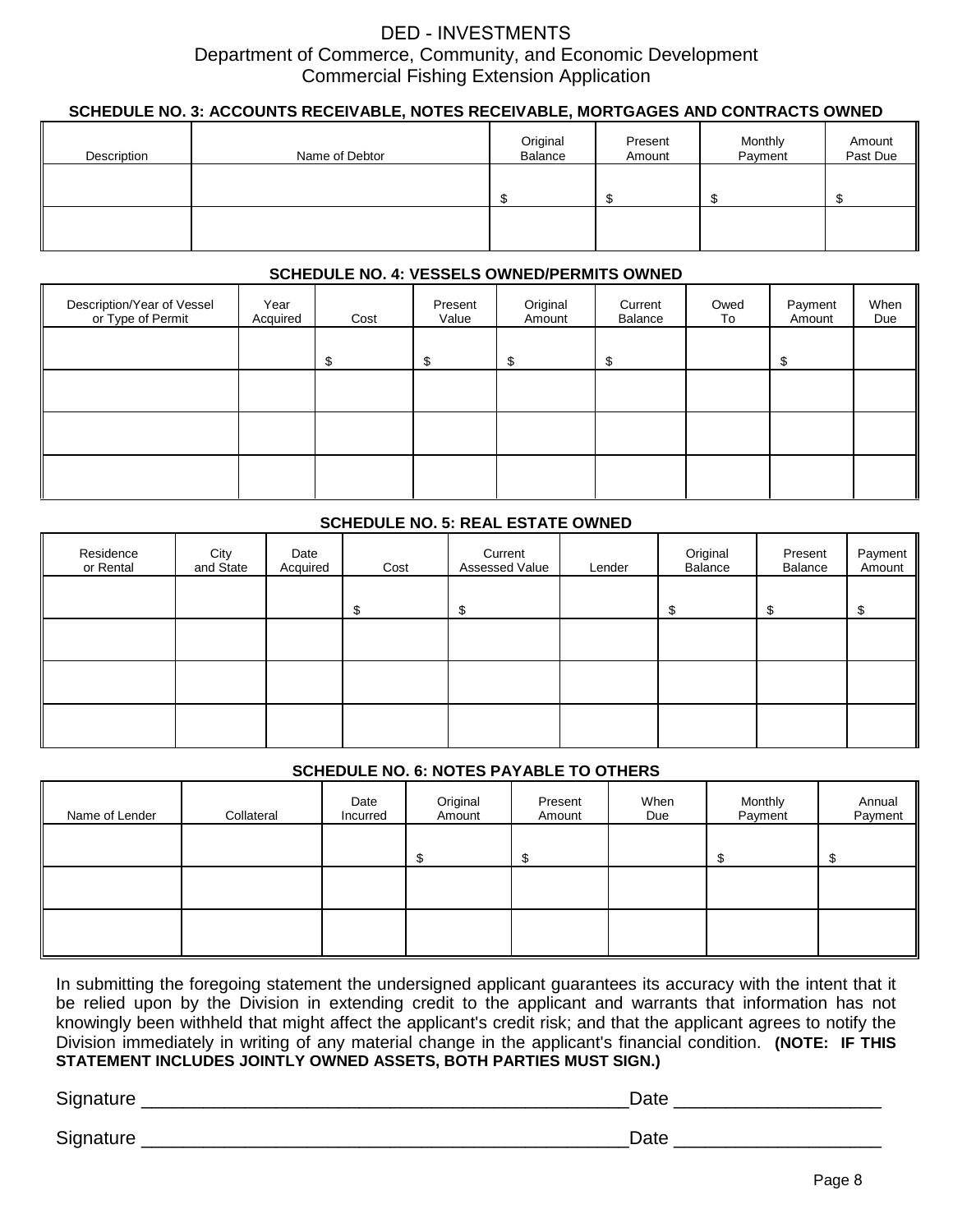# **ACTUAL PROFIT AND LOSS STATEMENT**

For the Period January 1, 20\_to December 31, 20\_

| <b>INCOME</b>                                                                                                                                                                                  |    | <b>EXPENSES</b>                                                                                                                           |    |
|------------------------------------------------------------------------------------------------------------------------------------------------------------------------------------------------|----|-------------------------------------------------------------------------------------------------------------------------------------------|----|
| Gross Sales: Salmon                                                                                                                                                                            | \$ | Crew                                                                                                                                      | \$ |
| Halibut/Sablefish                                                                                                                                                                              |    | Fuel/Groceries/Bait and Ice                                                                                                               |    |
| Herring                                                                                                                                                                                        |    | Vessel/Gear Repair                                                                                                                        |    |
| Shrimp/Crab                                                                                                                                                                                    |    | Vessel Insurance                                                                                                                          |    |
| <b>Other Fisheries</b>                                                                                                                                                                         |    | Vessel Payment, Lease or Rent                                                                                                             |    |
| <b>Crew Wages</b>                                                                                                                                                                              |    | Gear and Equipment Purchases                                                                                                              |    |
| Nonfishing Income - Applicant                                                                                                                                                                  |    | <b>Permit Payment</b>                                                                                                                     |    |
| Spouse/Co-Applicant Income                                                                                                                                                                     |    | Other                                                                                                                                     |    |
| Rental Income                                                                                                                                                                                  |    |                                                                                                                                           |    |
| Other Income                                                                                                                                                                                   |    |                                                                                                                                           |    |
| <b>TOTAL INCOME</b>                                                                                                                                                                            | \$ | <b>TOTAL FISHING EXPENSES</b>                                                                                                             | \$ |
| Please verify your income with copies of your fish<br>tickets or a cannery statement. If your income was from<br>crewing, you may be asked to provide a signed affidavit<br>from your skipper. |    | Household and Living Expenses<br>(food, clothing, rent, education and<br>entertainment, dues, contributions,<br>utilities, and insurance) | \$ |
| Comments:                                                                                                                                                                                      |    | <b>Real Estate Payments</b>                                                                                                               |    |
|                                                                                                                                                                                                |    | <b>Other Loan Payments</b>                                                                                                                |    |
|                                                                                                                                                                                                |    | <b>Child Support</b>                                                                                                                      |    |
|                                                                                                                                                                                                |    | Medical (including insurance<br>premiums)                                                                                                 |    |
|                                                                                                                                                                                                |    | Other                                                                                                                                     |    |
|                                                                                                                                                                                                |    | <b>TOTAL LIVING EXPENSES</b>                                                                                                              | \$ |
|                                                                                                                                                                                                |    | <b>TOTAL EXPENSES</b>                                                                                                                     | \$ |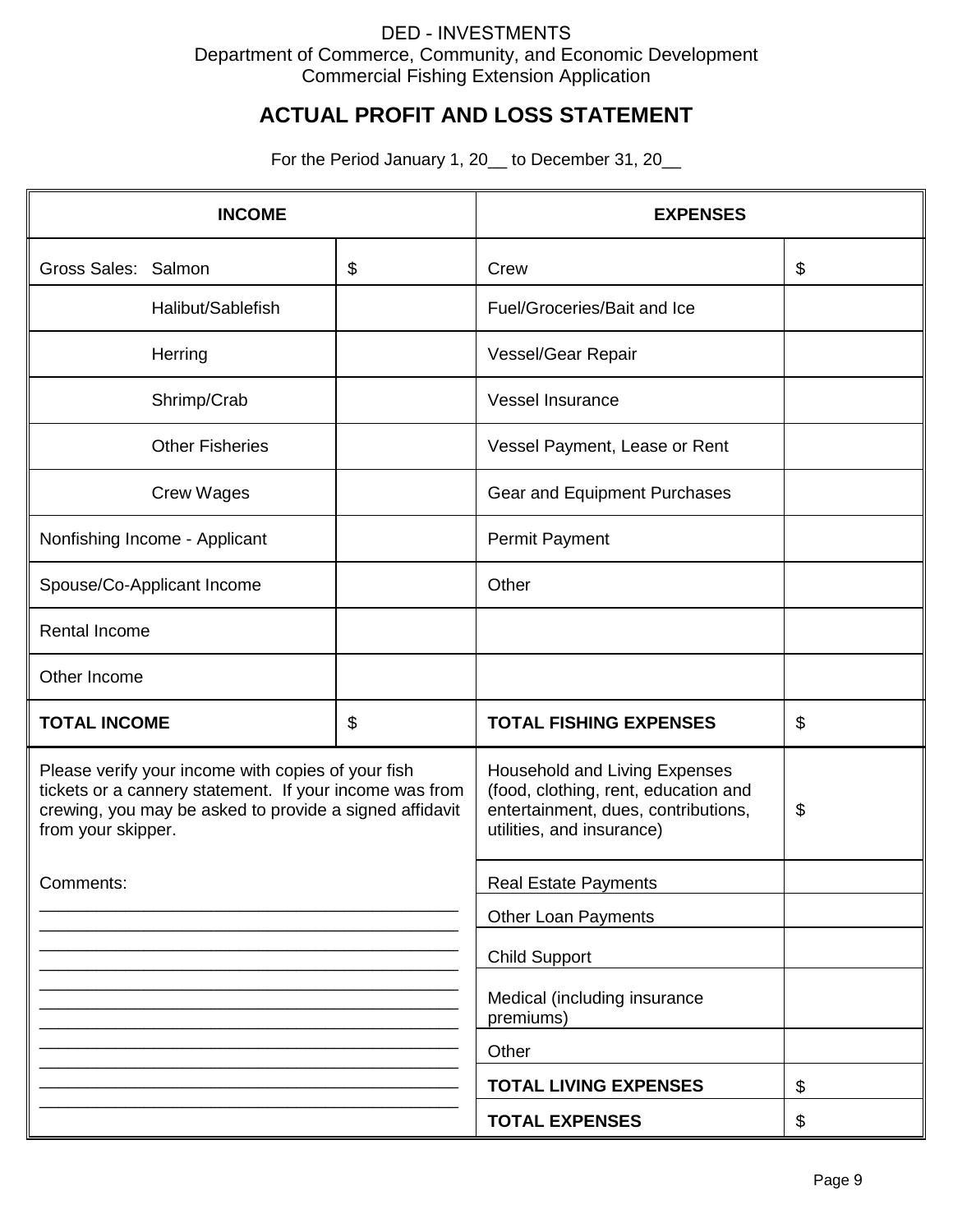### **SCHEDULE NO. 1: CREW SHARES PAID**

Show all crewmembers that received crew shares during the period shown on reverse side.

| Name         | <b>Mailing Address</b> | <b>Residence Address</b> | <b>Amount Paid</b> |
|--------------|------------------------|--------------------------|--------------------|
|              |                        |                          | \$                 |
|              |                        |                          |                    |
|              |                        |                          |                    |
|              |                        |                          |                    |
|              |                        |                          |                    |
| <b>TOTAL</b> |                        |                          |                    |

**Total crew shares paid should agree with figure shown under expenses on reverse side.**

### **SCHEDULE NO. 2: GEAR AND EQUIPMENT PURCHASES**

**List below all major gear and equipment purchases made during the period shown on reverse side.** 

| <b>Date Purchases</b>                                                                          | <b>Type/Item</b> | Cost |
|------------------------------------------------------------------------------------------------|------------------|------|
|                                                                                                |                  | \$   |
|                                                                                                |                  |      |
|                                                                                                |                  |      |
|                                                                                                |                  |      |
|                                                                                                |                  |      |
|                                                                                                |                  |      |
| <b>TOTAL</b><br>Total purchases should agree with figure shown under expenses on reverse side. |                  |      |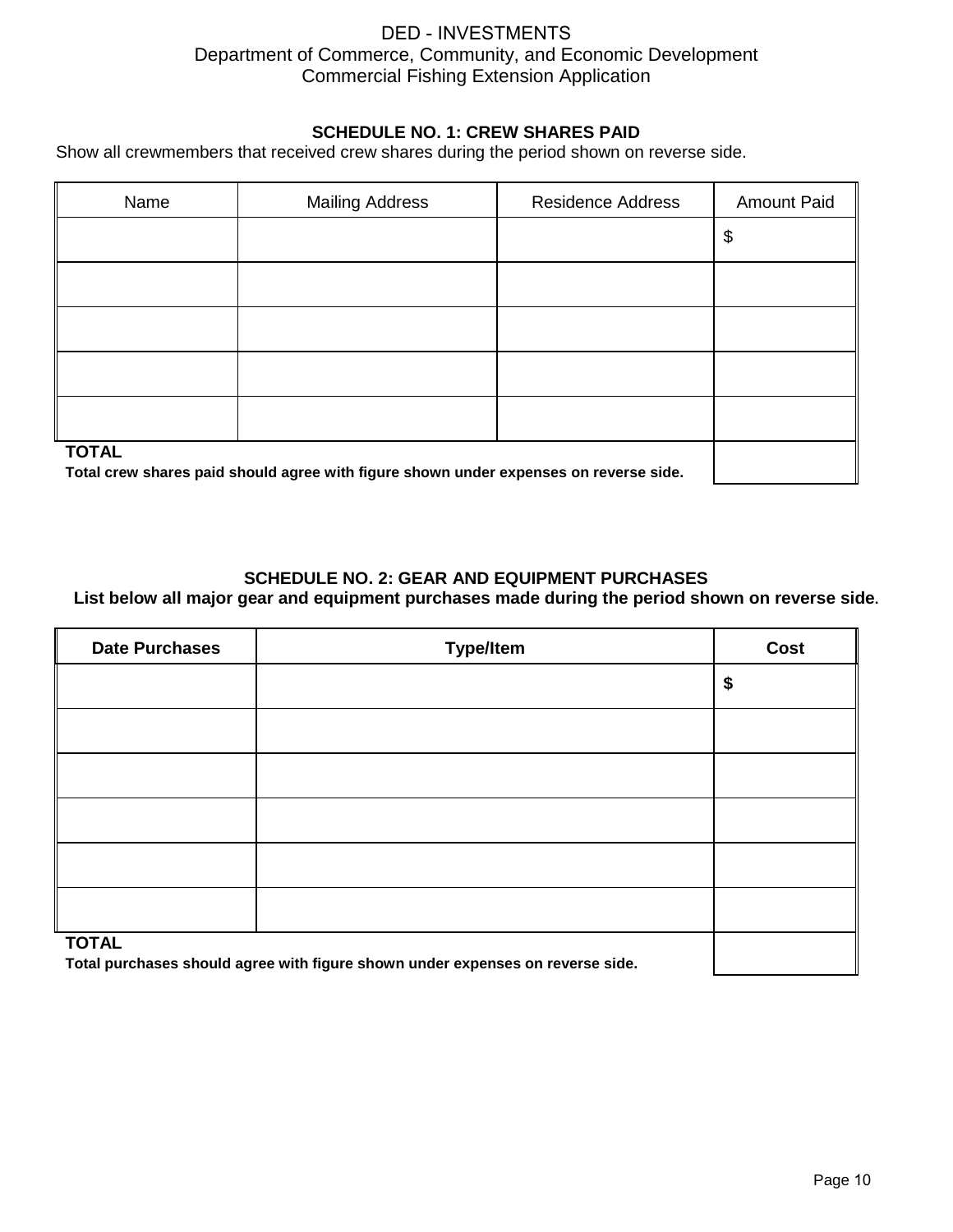# **AUTHORIZATION TO OBTAIN CREDIT AND/OR RELEASE INFORMATION** I authorize the Division of Economic Development to obtain information from, or release any information contained in my loan application and attachments to the following agencies: U.S. Department of Labor U.S. National Marine Fisheries Service U.S. Coast Guard Alaska Department of Fish and Game Alaska Commercial Fisheries Entry Commission Alaska Child Support Enforcement Division Alaska Permanent Fund Dividend Division Alaska Department of Public Safety Alaska Post Secondary Education Alaska Division of Motor Vehicles Any Federal, State or Private Agency that can verify credit and employment history I further authorize any individual or institution to release credit information concerning me to the Division of Economic Development. This authorization is given to enable the Division of Economic Development to evaluate my loan request. Verification may be obtained from any source named in this application and from any credit-reporting agency. I understand additional information may be requested as part of the quality control program at any time during the lending process.

Applicant's Signature: Co-Applicant Signature: Please Print Name: Please Print Name: Social Security Number: Social Security Number Date:  $\qquad \qquad \qquad \vert$  Date:

It is understood that a photocopy of this form will serve as authorization.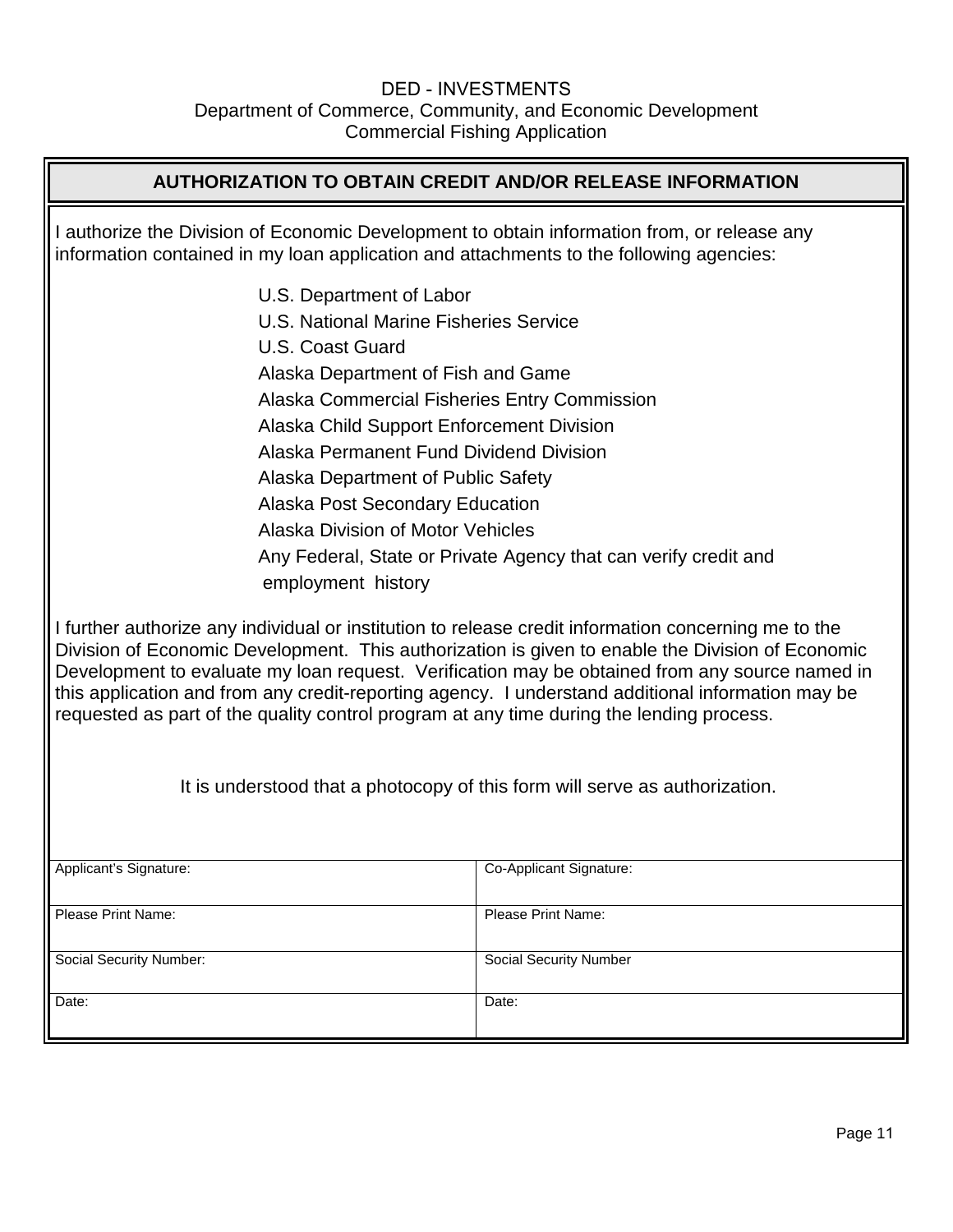# **COMMERCIAL FISHING LOAN EXTENSION APPLICATION DISCLOSURE AUTHORIZATION**

Under Alaska Statutes and Regulations certain information about your loan is confidential and cannot be released without your written approval. Confidential information may include personal and financial details.

Do you want confidential information released to anyone assisting you in applying for a loan payment extension or other financial arrangements?

\_\_\_\_\_\_\_ Yes, Confidential information may be \_\_\_\_\_\_\_ No, Do not release confidential

information to anyone at this time.

\_\_\_\_\_\_\_\_\_\_\_\_\_\_\_\_\_\_\_\_\_\_\_\_\_\_\_\_\_\_\_\_ \_ \_\_\_\_\_\_

\_\_\_\_\_\_\_\_\_\_\_\_\_\_\_\_\_\_\_\_\_\_\_\_\_\_\_\_\_\_\_\_ \_\_\_\_\_\_\_\_

\_\_\_\_\_\_\_\_\_\_\_\_\_\_\_\_\_\_\_\_\_\_\_\_\_\_\_\_\_\_\_\_\_\_\_\_\_\_\_\_\_ Print Name

\_\_\_\_\_\_\_\_\_\_\_\_\_\_\_\_\_\_\_\_\_\_\_\_\_\_\_\_\_\_\_\_\_\_\_\_\_\_\_\_\_ Mailing Address

\_\_\_\_\_\_\_\_\_\_\_\_\_\_\_\_\_\_\_\_\_\_\_\_\_\_\_\_\_\_\_\_\_\_\_\_\_\_\_\_\_ City, State Zip Code

\_\_\_\_\_\_\_\_\_\_\_\_\_\_\_\_\_\_ Telephone Number

To cancel this disclosure authorization, you must notify the Director of this Division in writing.

\_\_\_\_\_\_\_\_\_\_\_\_\_\_\_\_\_\_\_\_\_\_\_\_\_\_\_\_\_\_\_\_\_\_\_\_\_ Print Name

Signature Date

\_\_\_\_\_\_\_\_\_\_\_\_\_\_\_\_\_\_\_\_\_\_\_\_\_\_\_\_\_\_\_\_\_\_\_\_\_ Print Name

Signature Date

\_\_\_\_\_\_\_\_\_\_\_\_\_\_\_\_\_\_\_\_\_\_\_\_\_\_\_\_\_\_\_\_\_\_\_\_\_ Loan Number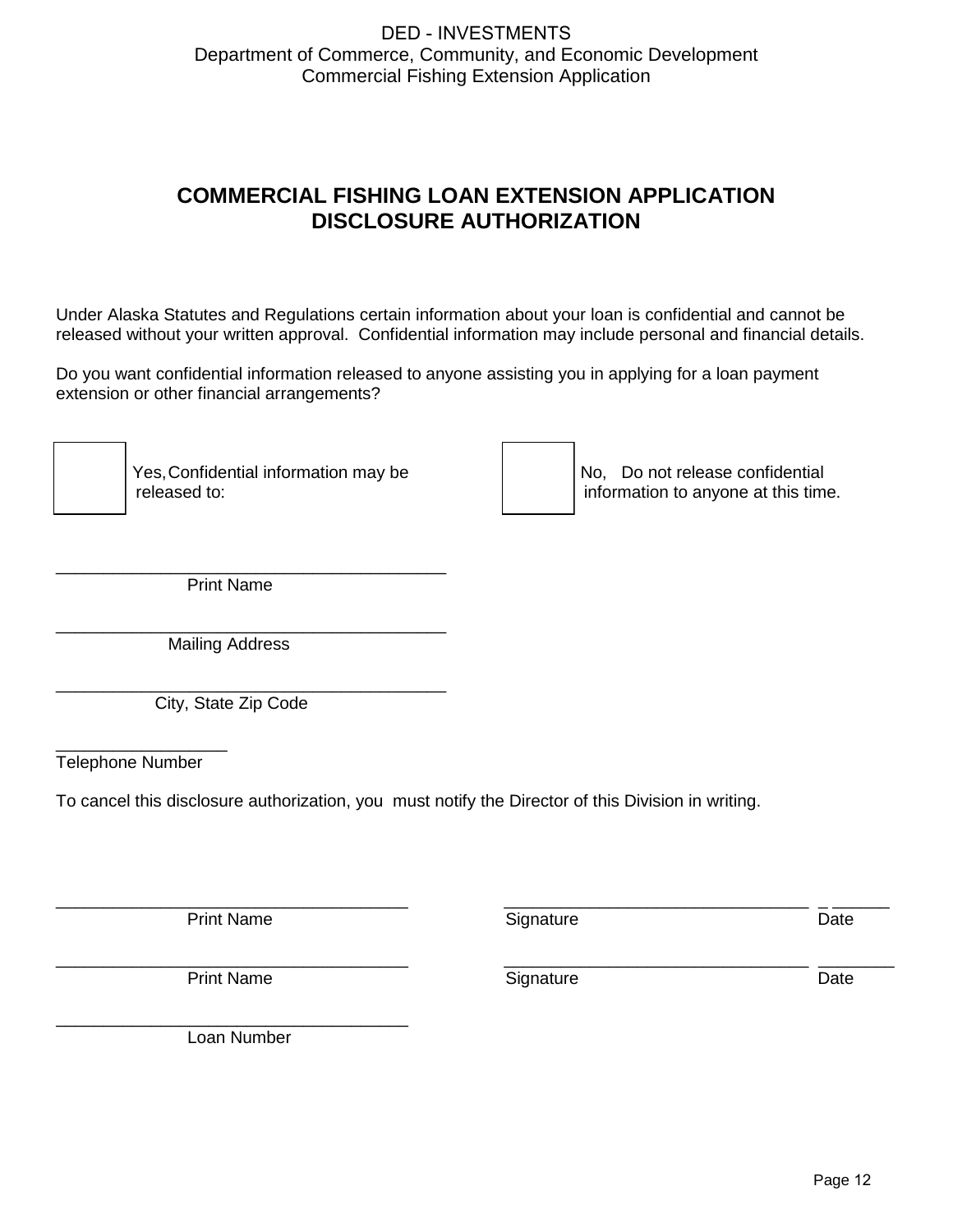# **FINANCIAL STATEMENT FOR GUARANTOR**

| <b>ASSETS</b>                      |    | <b>LIABILITIES</b>                |                          |                    |  |  |
|------------------------------------|----|-----------------------------------|--------------------------|--------------------|--|--|
|                                    |    |                                   | <b>Total Liabilities</b> | Monthly<br>Payment |  |  |
| Cash on Hand                       | \$ | Vessel Mortgages (Schedule 4)     | \$                       | \$                 |  |  |
| Cash in Banks (Schedule 1)         |    | Owing on Permits (Schedule 4)     |                          |                    |  |  |
| Accounts Receivables (Schedule 3)  |    | Real Estate Mortgage (Schedule 5) |                          |                    |  |  |
| Due from Canneries                 |    | Notes Payable (Schedule 6)        |                          |                    |  |  |
| Real Estate Owned (Schedule 5)     |    | Owing to Canneries                |                          |                    |  |  |
| Securities (Schedule 2)            |    | <b>Credit Cards</b>               |                          |                    |  |  |
| Vessels Owned (Schedule 4)         |    | <b>Student Loans</b>              |                          |                    |  |  |
| <b>Fishing Equipment</b>           |    | Other                             |                          |                    |  |  |
| Limited Entry Permits (Schedule 4) |    |                                   |                          |                    |  |  |
|                                    |    |                                   |                          |                    |  |  |
| Other                              |    |                                   |                          |                    |  |  |
| <b>TOTAL ASSETS</b>                | \$ | <b>TOTAL LIABILITIES</b>          | \$                       | \$                 |  |  |

## **SCHEDULE NO. 1: CASH ACCOUNTS**

| Bank/Branch | <b>Mailing Address</b> | <b>Account Number</b> | <b>Current Balance</b> |
|-------------|------------------------|-----------------------|------------------------|
|             |                        |                       | ¢                      |
|             |                        |                       |                        |
|             |                        |                       |                        |
|             |                        |                       |                        |
|             |                        |                       |                        |

## **SCHEDULE NO. 2: SECURITIES**

| Number of<br>Shares | Description | Market Value | Cost | Income Received<br>Last Year |
|---------------------|-------------|--------------|------|------------------------------|
|                     |             |              |      |                              |
|                     |             |              |      |                              |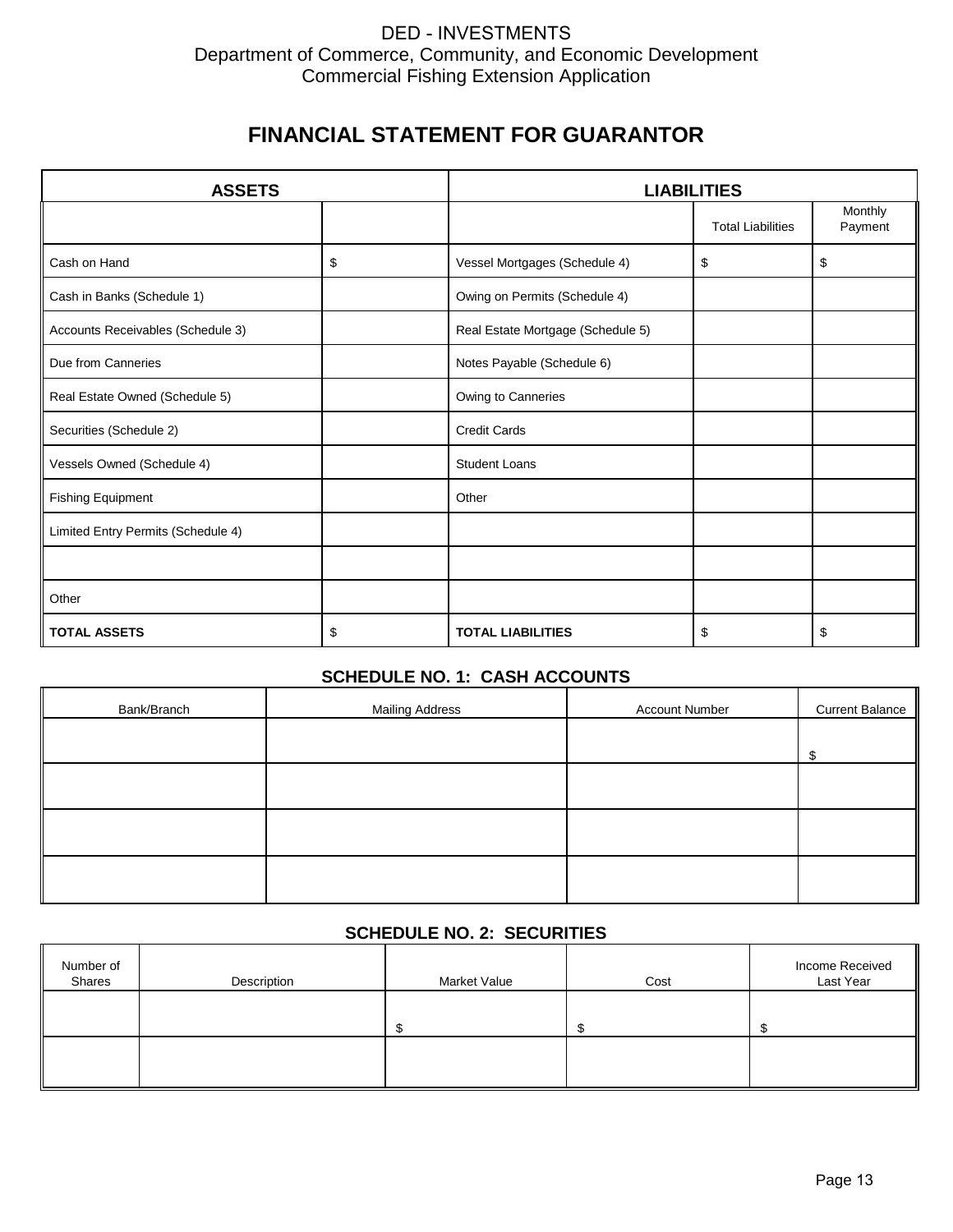### **SCHEDULE NO. 3: ACCOUNTS RECEIVABLE, NOTES RECEIVABLE, MORTGAGES AND CONTRACTS OWNED**

| Description | Name of Debtor | Original<br>Balance | Present<br>Amount | Monthly<br>Payment | Amount<br>Past Due |
|-------------|----------------|---------------------|-------------------|--------------------|--------------------|
|             |                |                     |                   |                    |                    |
|             |                |                     |                   |                    |                    |

#### **SCHEDULE NO. 4: VESSELS OWNED/PERMITS OWNED**

| Description/Year of Vessel<br>or Type of Permit | Year<br>Acquired | Cost | Present<br>Value | Original<br>Amount | Current<br>Balance | Owed<br>To | Payment<br>Amount | When<br>Due |
|-------------------------------------------------|------------------|------|------------------|--------------------|--------------------|------------|-------------------|-------------|
|                                                 |                  | \$   | \$               | \$                 | \$                 |            | S                 |             |
|                                                 |                  |      |                  |                    |                    |            |                   |             |
|                                                 |                  |      |                  |                    |                    |            |                   |             |
|                                                 |                  |      |                  |                    |                    |            |                   |             |

### **SCHEDULE NO. 5: REAL ESTATE OWNED**

| Residence<br>or Rental | City<br>and State | Date<br>Acquired | Cost | Current<br>Assessed Value | Lender | Original<br>Balance | Present<br>Balance | Payment<br>Amount |
|------------------------|-------------------|------------------|------|---------------------------|--------|---------------------|--------------------|-------------------|
|                        |                   |                  | S    | \$                        |        | \$                  | S                  | \$                |
|                        |                   |                  |      |                           |        |                     |                    |                   |
|                        |                   |                  |      |                           |        |                     |                    |                   |
|                        |                   |                  |      |                           |        |                     |                    |                   |

### **SCHEDULE NO. 6: NOTES PAYABLE TO OTHERS**

| Name of Lender | Collateral | Date<br>Incurred | Original<br>Amount | Present<br>Amount | When<br>Due | Monthly<br>Payment | Annual<br>Payment |
|----------------|------------|------------------|--------------------|-------------------|-------------|--------------------|-------------------|
|                |            |                  |                    |                   |             |                    |                   |
|                |            |                  |                    |                   |             |                    |                   |
|                |            |                  |                    |                   |             |                    |                   |

In submitting the foregoing statement the undersigned applicant guarantees its accuracy with the intent that it be relied upon by the Division in extending credit to the applicant and warrants that information has not knowingly been withheld that might affect the applicant's credit risk; and that the applicant agrees to notify the Division immediately in writing of any material change in the applicant's financial condition. **(NOTE: IF THIS STATEMENT INCLUDES JOINTLY OWNED ASSETS, BOTH PARTIES MUST SIGN.)**